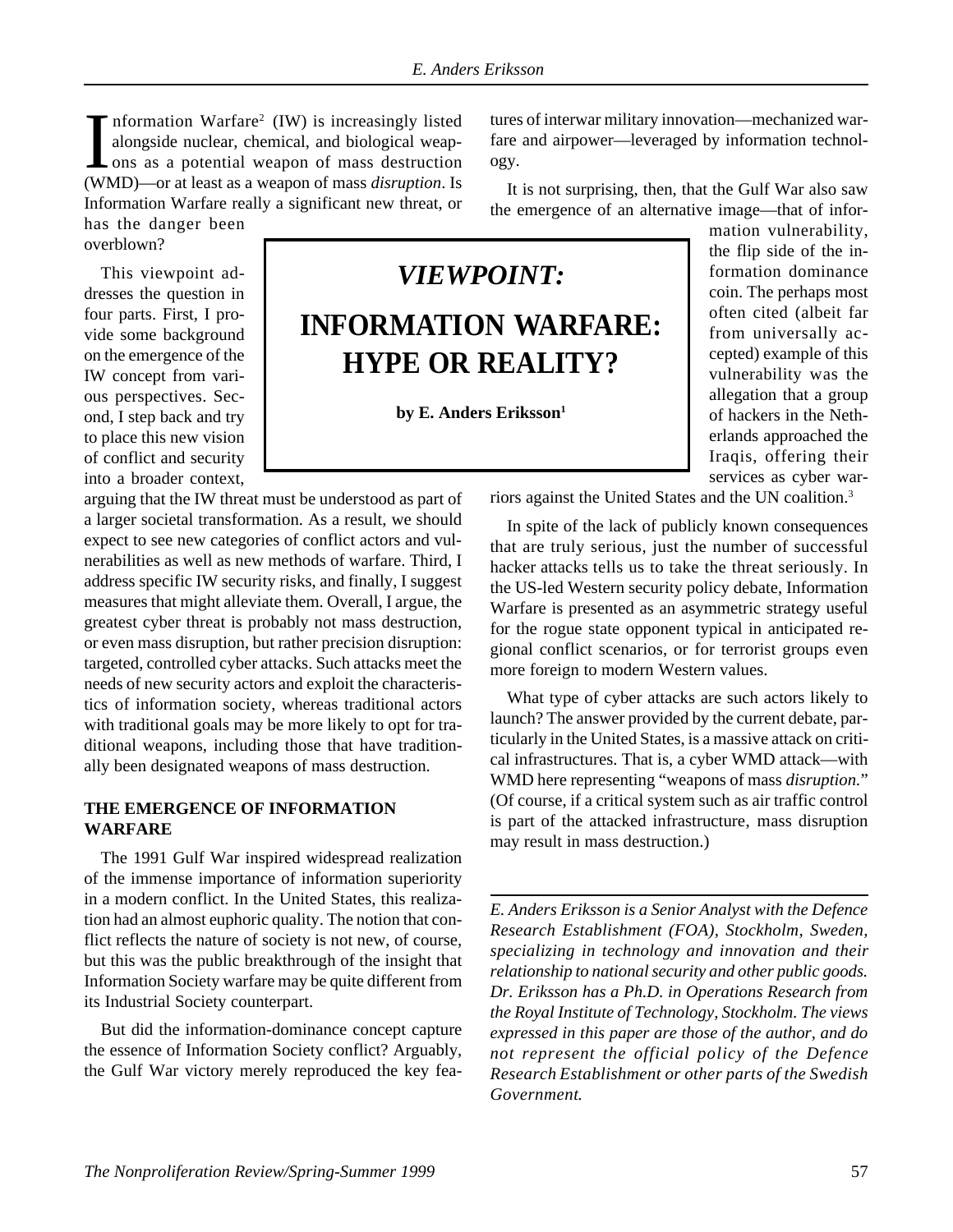A significant token of this concern is the treatment of these issues by the US Presidential Commission on Critical Infrastructure Protection (PCCIP), whose findings were presented in the fall of 1997, and the ensuing Presidential Decision Directive 63.4 Cooperation between the public and private sectors is identified as the crucial but problematic—issue in this context. International cooperation features less prominently in the directive, but judging from conversations with US officials and commentators it is seen by many as equally important.

Contrasting the Western debate to that in many other parts of the world reveals significant differences. In countries such as Russia and other CIS nations, and authoritarian or semi-authoritarian Asian countries, many perceive information technology as a tool for Western cultural infiltration or domination. Perhaps one could describe IW, from this perspective, as "weapons of *cultural* disruption" (WCD).

Both the cyber WMD and the WCD perceptions merit serious consideration when discussing the security implications of the Information Revolution. Despite their apparent differences—or rather due to them—they point forcefully in the same direction, *viz*. a cyber version of the Huntingtonian clash between civilizations.

I will argue that the cyber WMD problem is likely to be transitional in the sense that as information technology (IT) matures, defense will outweigh offense. I do not, however, suggest that cyber security problems can be disregarded. First, that dominant defenses can be built against cyber WMD certainly does not mean that one can neglect to build them. Furthermore, another category of cyber threats, which I call "weapons of *precision* disruption" (WPD), are likely to prove more persistent and insidious. In contrast to WMD, WPD fully exploit the potential for diversity and innovation that constitutes Information Society, or, using the term I prefer, Network Society.

To attempt an in-depth analysis of the "WCD" view would require a different set of conceptual tools. There, in essence, the battle-space is people's minds, and criteria for winning or losing are heavily culture-dependent. In this paper I address this important theme only briefly, arguing that in the long run a *Kulturkampf* stance is likely to be a less effective strategy in defense of national or regional cultures than one that tries to exploit the room for diversity inherent in Network Society.

#### **CONFLICT AND SECURITY IN NETWORK SOCIETY**

In the view of many, myself included, we are now in the early phases of a major societal transformation, of at least the same order of magnitude as the two industrial revolutions commonly associated with, respectively, steam and railways, and electricity and the automobile. Many argue that Network Society is likely to be an even more dramatic change.<sup>5</sup>

I prefer the label Network Society over Information Society because by many standards the most advanced economies have been "information economies" for a long time already. For example, in large manufacturing firms, more employees have been engaged in information processing than in materials processing for decades.6 Digital computers, too, have been around for several decades.

Network Society, in contrast, describes a situation in which the daily lives of many people are more broadly affected by information technology and network-related novelties. As an analogy, Network Society has effects similar to the changes in location and interaction patterns brought about by the introduction of railway in its time—whereas the introduction of the non-networked computer is similar to the less disruptive introduction of the stationary steam engine. Internet interaction already substitutes for physical mobility, and continuous Internet connection has the potential to thoroughly reorganize, e.g., mobility markets. Another key factor, of course, is the ability to rapidly exchange immense quantities of information across the globe.

New technology has traditionally been seen as the first mover in societal change processes. Students of societal change are now tending toward the alternative point of view provided by the Schumpeterian tradition in economics. According to this view, technology, institutions, and culture, values, and perceptions interact in more complex, unpredictable ways; taking a term from biology, they *co-evolve*. Table 1 is an attempt to summarize developments in those three arenas for the two industrial revolutions and the "Network Revolution."

Railways are a suitable point of departure for understanding the logic of the table, since many see them as the "killer application" of the First Industrial Revolution. Their development built on the steam engine—and in turn helped to improve and disseminate the steam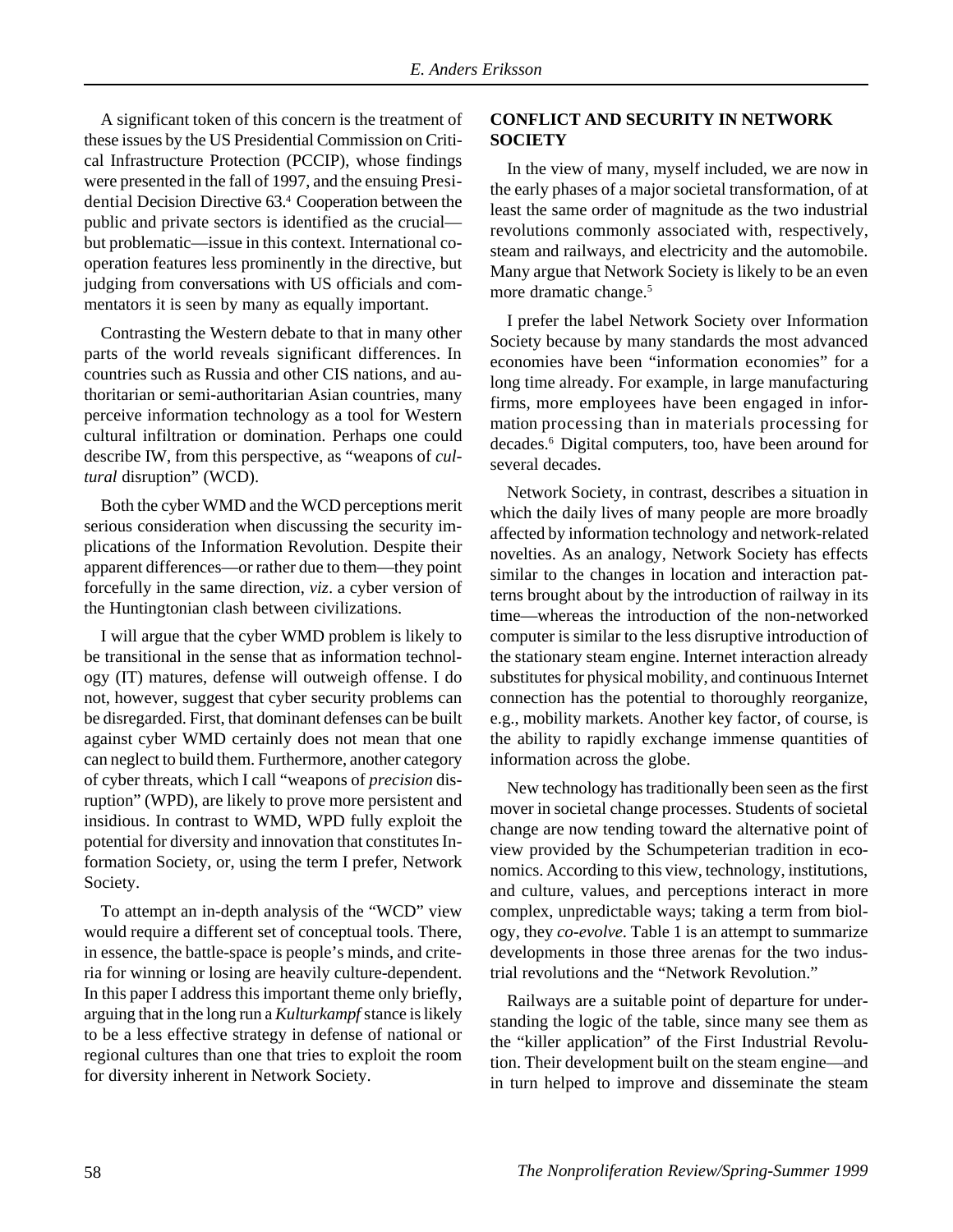|                                        | THE FIRST INDUSTRIAL<br><b>REVOLUTION</b>                                                                                                                           | THE SECOND INDUSTRIAL<br><b>REVOLUTION</b>                                                                                                              | THE NETWORK<br><b>REVOLUTION</b>                                                                                                                                                                                                                           |
|----------------------------------------|---------------------------------------------------------------------------------------------------------------------------------------------------------------------|---------------------------------------------------------------------------------------------------------------------------------------------------------|------------------------------------------------------------------------------------------------------------------------------------------------------------------------------------------------------------------------------------------------------------|
| Technology                             | ٠<br>The steam engine<br>Textile industry<br>٠<br>Railways<br>п<br>Telegraph<br>п                                                                                   | ٠<br>Electricity<br>Organo-chemical<br>٠<br>industry<br>Car<br>$\blacksquare$<br>Airplane<br>٠<br>Telephone<br>Radio<br>п                               | $\blacksquare$<br>Semiconductors<br>٠<br>Computers<br>Digital networks<br>٠<br>(Internet)<br>Modeling & simulation<br>٠<br>Modularity,<br>п<br>interoperability through<br>standardized interfaces<br><b>Bioinformatics</b><br>٠<br><b>Telematics</b><br>٠ |
| Institutions                           | The joint-stock limited<br>٠<br>company<br>Modern capital markets<br>п<br>Rational bureaucracies<br>п<br><b>Technical universities</b><br>٠<br>٠<br>Mass newspapers | The multi-division firm<br>٠<br>The industrial R&D lab<br>$\blacksquare$<br>Mass political<br>٠<br>movements<br>Cinema<br>٠<br><b>Broadcasting</b><br>٠ | Network organizations<br>٠<br>Process- and project-<br>٠<br>oriented organizations<br>Venture capital markets<br>г<br>Standards coalitions<br>٠<br>and R&D consortia<br>Issue-oriented networks<br>п<br>Electronic commerce<br>٠                           |
| Culture, values,<br>and<br>perceptions | Uniform national culture<br>٠<br>Urbanization<br>Literate, disciplined<br>٠<br>labor force                                                                          | Global popular culture<br>٠                                                                                                                             | Global niche cultures<br>٠                                                                                                                                                                                                                                 |

*Table 1: Three Major Societal Transformations: Examples of Key Novelties*

*Table 2: Three Major Societal Transformations: Security Consequences*

|                                | THE FIRST INDUSTRIAL<br><b>REVOLUTION</b>                                                 | THE SECOND INDUSTRIAL<br><b>REVOLUTION</b>                                                                                   | THE NETWORK<br><b>REVOLUTION</b>                                                                                           |
|--------------------------------|-------------------------------------------------------------------------------------------|------------------------------------------------------------------------------------------------------------------------------|----------------------------------------------------------------------------------------------------------------------------|
| Actors, reasons<br>of conflict | Nationalistic mass<br>٠<br>movements<br>Colonies                                          | Totalitarian political<br>$\blacksquare$<br>movements                                                                        | Niche players with a broad<br>п<br>variety of agendas,<br>including financial gain<br>Rogue states, extremist<br>movements |
| Methods of<br>warfare          | Conscript mass armies<br>٠<br>Mass-produced firearms<br>Railway-based logistic<br>support | Mechanized forces<br>$\blacksquare$<br>Air power<br>٠<br>Radio communication<br>٠<br>Radar<br>Weapons of mass<br>destruction | High-performance special<br>٠<br>operations<br>Precision munitions<br>٠<br>Cyber weapons                                   |
| Vulnerabilities/<br>targets    | Population centers<br>٠                                                                   | Infrastructure<br>$\blacksquare$                                                                                             | Knowledge and<br>п<br>information assets                                                                                   |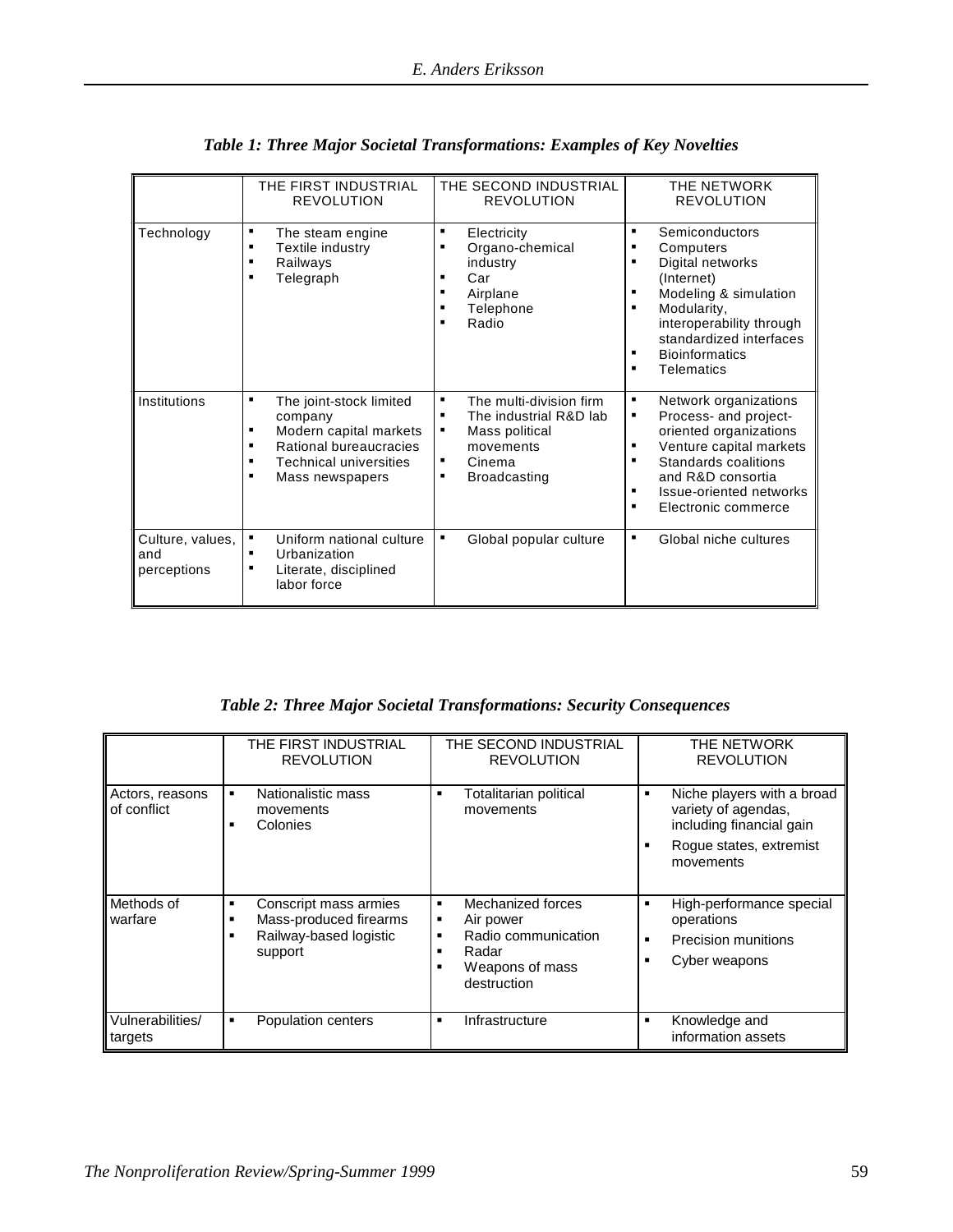engine throughout the world, for all kinds of uses. Development and operation of railways also demanded the most advanced available solutions for the provision of capital, management, technical expertise, communication and control, and safe and reliable operation. Thus they helped create, improve, and disseminate, also for the benefit of other applications, concepts like the telegraph, the joint-stock company, modern banking, rational bureaucracies, university-trained technologists, and literate workers disciplined enough to comply with high safety standards without constant supervision. Finally, railways acted as enablers for urbanization, nationally uniform cultures, and modern newspapers.

Another feature in Table 1 that deserves special mention is the institutional framework for industrial innovation. For the First Industrial Revolution this was the technical universities, which produced the academically trained engineer by combining practical industrial skills with useful theories from calculus, classical mechanics, geology, etc. In the Second Industrial Revolution, the multi-disciplinary industrial research and development (R&D) lab, pioneered by Thomas Alva Edison, was a key enabler.7 For the Network Revolution, I suggest that various forms of inter-firm development networks play a similar role. Further, I suggest that each step in this progression has meant that development tasks previously relying on serendipity and exceptional talent—if feasible at all—have became possible to perform in a more controlled, routinized, and speedy manner.<sup>8</sup>

My reason for discussing societal change processes in general in a paper on Information Warfare is that conflict and security are functions of society.9 Table 2 is an attempt to outline the security consequences of the three major societal shifts in terms of actors and reasons of conflict, methods of warfare, and vulnerabilities and targets.

A key difference between Industrial Society and Network Society is the potential for the emergence of radically new categories of conflict actors. In Industrial Society, military strength was based on numbers of soldiers, which required a large population to recruit from, and heavy platforms, which required control over a territory for logistic support, development of operational concepts, and training of crews. Further, the development of advanced military technology—at least after the Second Industrial Revolution—required control over dedicated R&D labs and industrial facilities.

Network Society military assets, in contrast, require few personnel and will often be relatively easy to conceal, particularly considering the possibility of using computer simulations for training and development of operational concepts. Advanced military assets can be developed in network organizations drawing to a large extent on publicly or commercially available knowledge, technology, and support assets.

In the following section I will question the most extreme claims for IW as a power equalizer. Yet it should be clear from the above analysis that military power in Network Society *is* likely to be much less exclusively the realm of major state actors than in Industrial Society. The key resources for building effective military means of power are likely to be innovative understanding of operational concepts in relation to the opportunities offered by rapid technological and industrial development and, of course, substantial financial assets—rather than, e.g., a large population to sustain a large army. Already in today's world not only many states, but also many non-state actors, could meet these requirements. That states may no longer constitute the world's exclusive power elite has been argued from various perspectives; the idea of IW in Network Society provides the military component of the argument.

That states' military power monopoly is challenged is not likely to lead to their immediate demise. But to conduct their business effectively and efficiently, states as well as other actors have to adapt to changes in their environment. Among the three areas of societal innovation described above, technological innovation today is a global process. Culture, values, and perceptions are hard to change at will. Therefore, from the perspective of a state—as well as for a region, an organization, or a corporation—it can be argued that the key factor for success in Network Society is the adoption and development of effective institutions.10 For a state, this requires finding arrangements that allow legitimate public interests to be pursued in ways that utilize, rather than hamper, the innovativeness and entrepreneurship of private actors, at home and abroad.

This also applies to efforts to contain the risk of information warfare. That in particular makes the "weapons of cultural disruption" position alluded to above problematic. I personally attach great value to European and Swedish culture, and even more so to that of my native province, Dalarna**,** and I see the Internet as an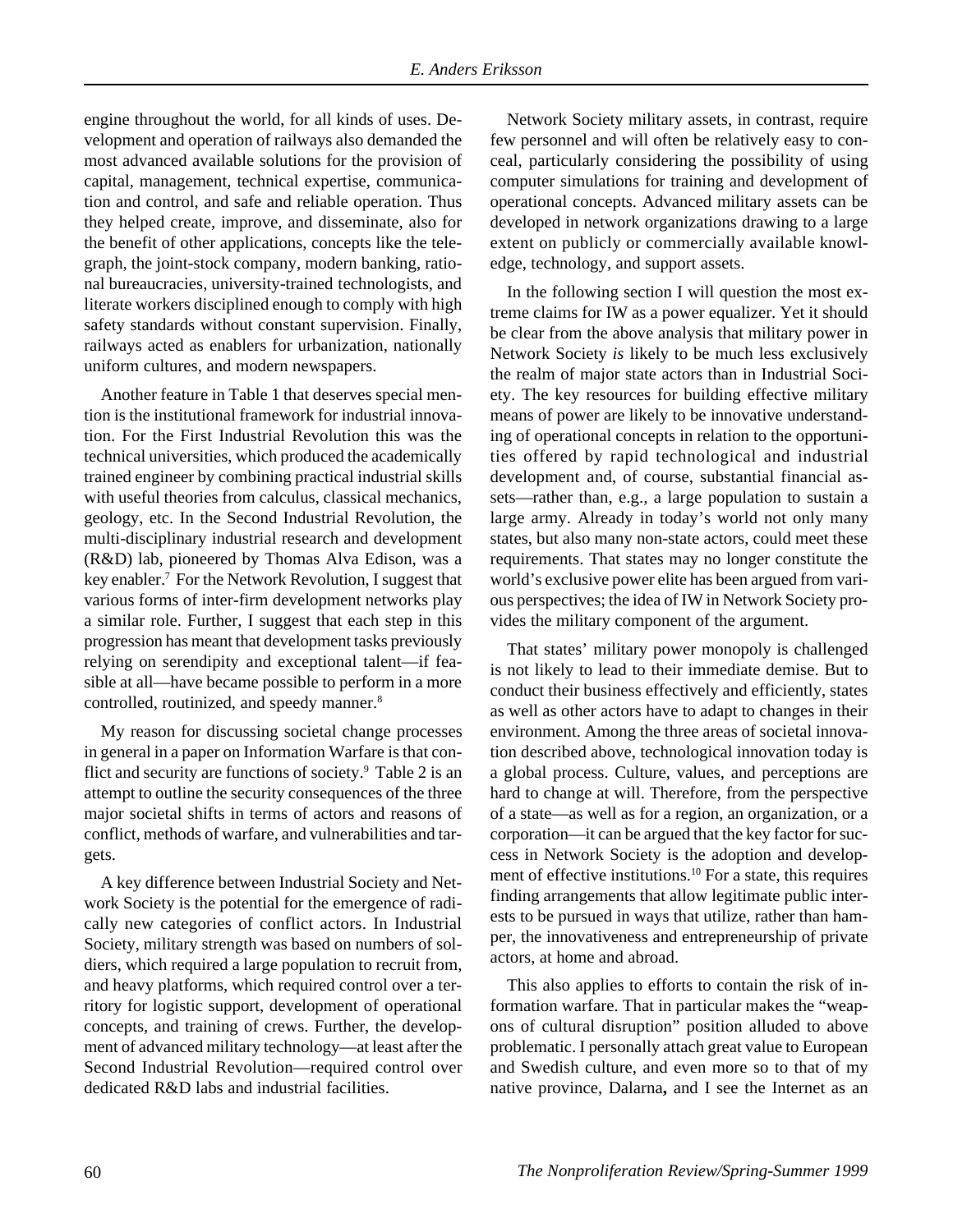excellent arena for "defending" these against Americanization and other cultural perils, rather than simply a unilateral tool of cultural domination. For example, I was glad to find a Web site featuring texts and sound recordings of the peculiar dialect of the small Dalarnian parish Våmhus, with a population of about 1,300.<sup>11</sup> Hence, in societies that allow scope for innovation and initiative from below, IT can make it possible for individuals or communities to reinforce their local cultures. This feature of IT undermines the WCD argument—although it may make IT appear even more threatening to governments that seek to exercise tight control over local culture and individual initiative.

#### **WEAPONS OF MASS DISRUPTION VS. WEAPONS OF PRECISION DISRUPTION**

In discussing cyber threats it should first be made clear that the use of the Internet and its possible successors for propaganda, for coordination of terrorist and criminal activities, and for open-source intelligence collection, is a sure thing. The issue here is the possibility of using digital information networks to do harm in more direct ways—be it to the Internet infrastructure itself, to other infrastructures increasingly dependent on it (e.g., electricity, transport, and financial systems), or to other applications.

In the past, a person had to be physically present at a key point to perform sabotage, as a trespasser, an insider, or a combination of the two (legitimately passing perimeter defenses but trespassing through dedicated inner defenses). In Network Society, these categories are translated to the logical (i.e., computer code) domain.

Obviously, increasing connectivity is a key enabler of cyber attack. Admittedly, many important systems are still physically isolated from the Internet, but the trend is toward public network connection with intrusion protection at the logical rather than the physical level, even for intra-firm networks (intranets). Such linkages allow telecommuting and exploit economies of scale by utilizing public networks for communication between different physical sites. Further, the meaning of "intra-firm" has become increasingly blurred in the network economy, giving rise to the concept of the extranet*,* a network "internal" to an "extended organization" that also includes partners and allies.

The tendency toward technological monocultures is another enabler of cyber attack. The network economy tends to encourage "winner take all" situations in markets with high IT content. This results partly because software, once developed, can be copied and distributed at minimal additional cost, and partly because of the general advantages of standardization: e.g., economies in communication, maintenance, and training.12 A typical case in point is the Microsoft Windows operating system. The Internet communications standard TCP/IP, also ubiquitously used in intranets and extranets, provides a nexus between the connectivity and the monoculture arguments: the technology of connectivity itself is an obvious candidate for monoculture.

Technological monoculture benefits the cyber attacker because methods and resources of attack can be freely moved to and launched from anywhere to any target. One may conceive of a piece of malicious software that affects some key function of the Internet—and then also of every intranet and extranet where the same malicious code is successfully implanted. Or think of bugs in standard programs that by necessity are well publicized, therefore inadvertently allowing a swift attacker a window of opportunity on systems where patching is lagging. One scenario, inspired by the notorious "Solar Sunrise" incident, is that attackers may exploit such windows of opportunity more or less routinely to insert "back doors" for possible future use.<sup>13</sup>

However, connectivity and monoculture also offer opportunities for the defender. One obvious point is that the web structure and self-routing principle of the Internet architecture itself enables resilience. By design, communication should be possible even when many nodes and links are down—this was the very idea behind the Internet's first ancestor, ARPAnet, launched as a research platform for a robust military communication system. So far, this architectural resilience has not been fully exploited. The main reason for this, in my view, is that hitherto the Internet has been used for research and leisure purposes. Now that it is increasingly being used for business-critical applications, the incentives for better exploitation of its inherent security potential should be expected to grow proportionately.

Resilient connectivity can also be used to coordinate defensive and reconstitutive measures. The dominant perception today is that a static defense of information systems is not feasible against a sophisticated adversary. Static protection is meant, instead, to delay the attacker in order to allow the attack to be discovered, and to win time for the more active components of defense. One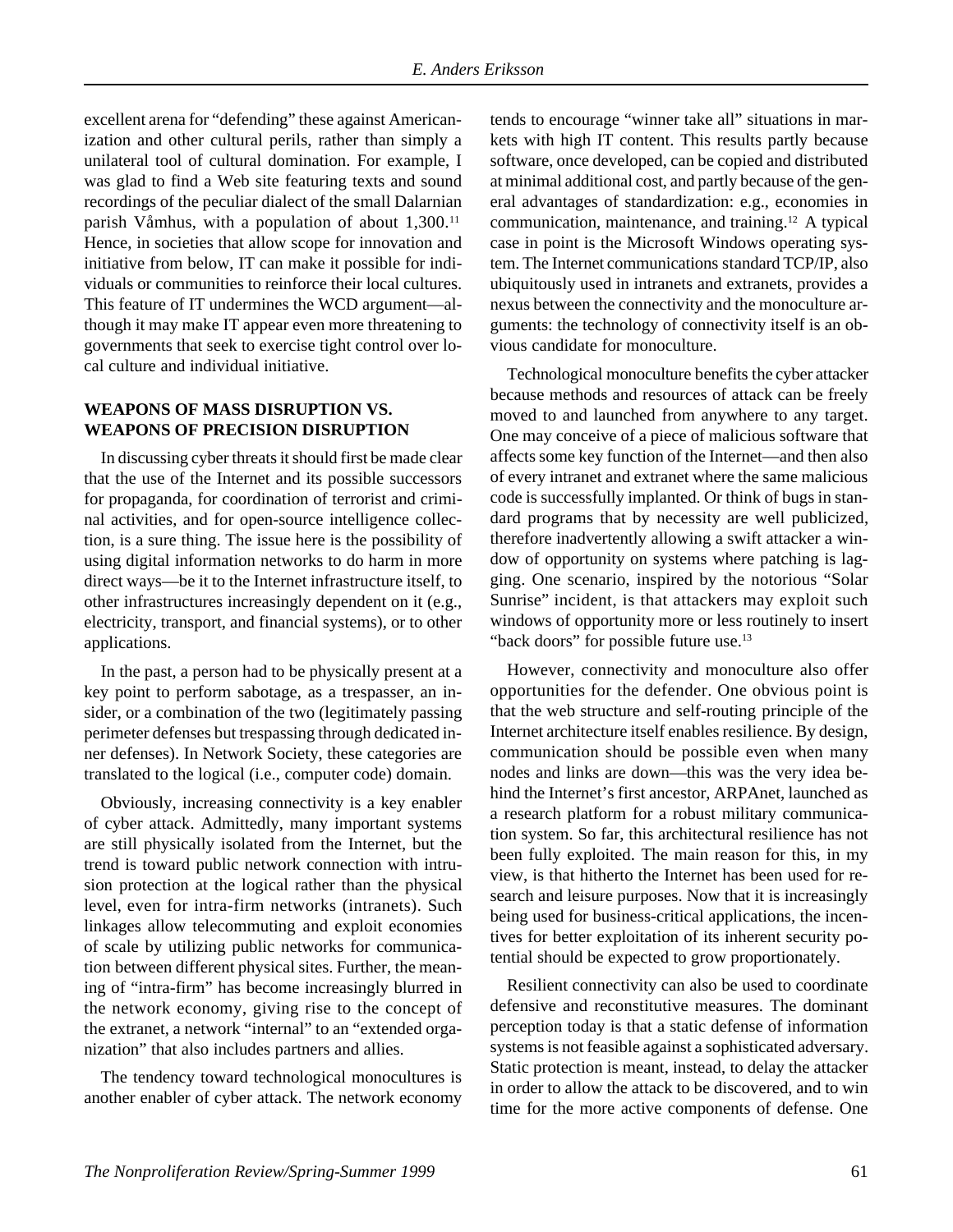therefore talks about the defensive chain: Protect - Detect - React. Networking allows more cost-effective mechanisms for detection and reaction, and for information sharing on all three elements.

Monoculture also has a number of positive security features. In the old world of dedicated systems, there was much more scope for people with inside knowledge to perpetrate attacks exploiting specific weaknesses of each system. Now weaknesses are subject to public debate, and there is a competitive market for expertise, including expertise in fixing security problems (where the old world had locked-in customer-provider relationships). Furthermore, in an attack, all the defensive and reconstitutive resources that can be made available subject of course to organizational constraints—are accessible to the defender.

Finally, just as the growth of the Internet into a mature business platform is likely to lead to increased exploitation of its inherent resilience, the same process will also lead to greater maturity in other aspects of information security, such as the use of authentication and encryption.14

On balance, then, how serious is the IW threat? According to the alarmists, almost any teenager with a computer and a modem will be able to mount significant cyber attacks on major states. I think that is hardly a probable future. I assume, admittedly, a certain degree of rationality among those making the Internet more and more critical to their businesses. But, at least under such rationality assumptions, we should expect security to become much more sophisticated. Such a development would ensure that serious cyber attack becomes the realm of the resource-rich, in terms of both funds and expertise. Still, the resources required are likely to be much lower than for conventional military capabilities. And it should be kept in mind that Network Society offers new ways of collecting funds and coordinating expertise.

So what type of cyber attacks are the members of the cyber warfare club likely to launch? The answer suggested by the current debate, particularly in the United States, is: a massive attack on critical infrastructures. That is, a cyber WMD attack, where WMD means weapons of mass disruption.

Such scenarios are worthy of the attention they now receive. I believe, however, that once the defense gets its act together—hopefully before the offense does many of the beneficial features of the network economy will go to work for it. Many now hope for this to happen in the context of the Y2K bug. Provided there are sufficient assets for coordination, abundant human and technological resources will be brought to bear on a problem shared by virtually all members of the network economy. This is an example of "swarming," identified as an emerging key strategic principle.<sup>15</sup>

In any event, with no clear-cut cases to date of successful mass disruption attack, those contemplating such a course of action cannot be sure whether even an ad hoc response to attack might be sufficiently effective to defeat them. Nor would they know how the "cyber fog of war" would affect such an attack. Given these uncertainties about the chances of success in a cyber assault, therefore, traditional weaponry including weapons of mass destruction seem a more robust, and hence more likely, option for rogue states, terrorists, and others out to cause mayhem. (It should be noted that traditional WMD is also affected, to varying degrees, by the changes in technology and innovation outlined in this paper. Bioinformatics, for example, arguably has the potential to support routinized rapid innovation of biological and chemical weapons to beat countermeasures.) Of course, this assessment should be subject to revision, e.g., if the Y2K problem turns out worse than expected.

Despite the uncertainties surrounding the scope for cyber WMD attacks, I think in the long run we should take greater interest in cyber weaponry as WPD—weapons of *precision* disruption. The WPD concept is also applicable to other domains, e.g., the above-mentioned developments in bioinformatics could result in biological and chemical weapons of precision destruction.

WPD would arguably be useful to states that are relatively ruthless, yet reasonably well integrated into the world community; to relatively ruthless interest groups; and to criminal networks, typically with substantial links to seemingly legitimate business interests and perhaps acting on behalf of some other kind of actor. Such aggressors, who are potentially much more numerous than those interested in using WMD, would typically not be interested in causing disruptive chaos without control. Most certainly they would not like that to happen to their key asset, the Internet. Rather, they would be interested in paralyzing a set of carefully selected key targets at precisely the right moment (say, an important election, or the closure of a key international or business agreement), or in sustaining a controlled, low-level attack over a long period of time in order to cripple an adversary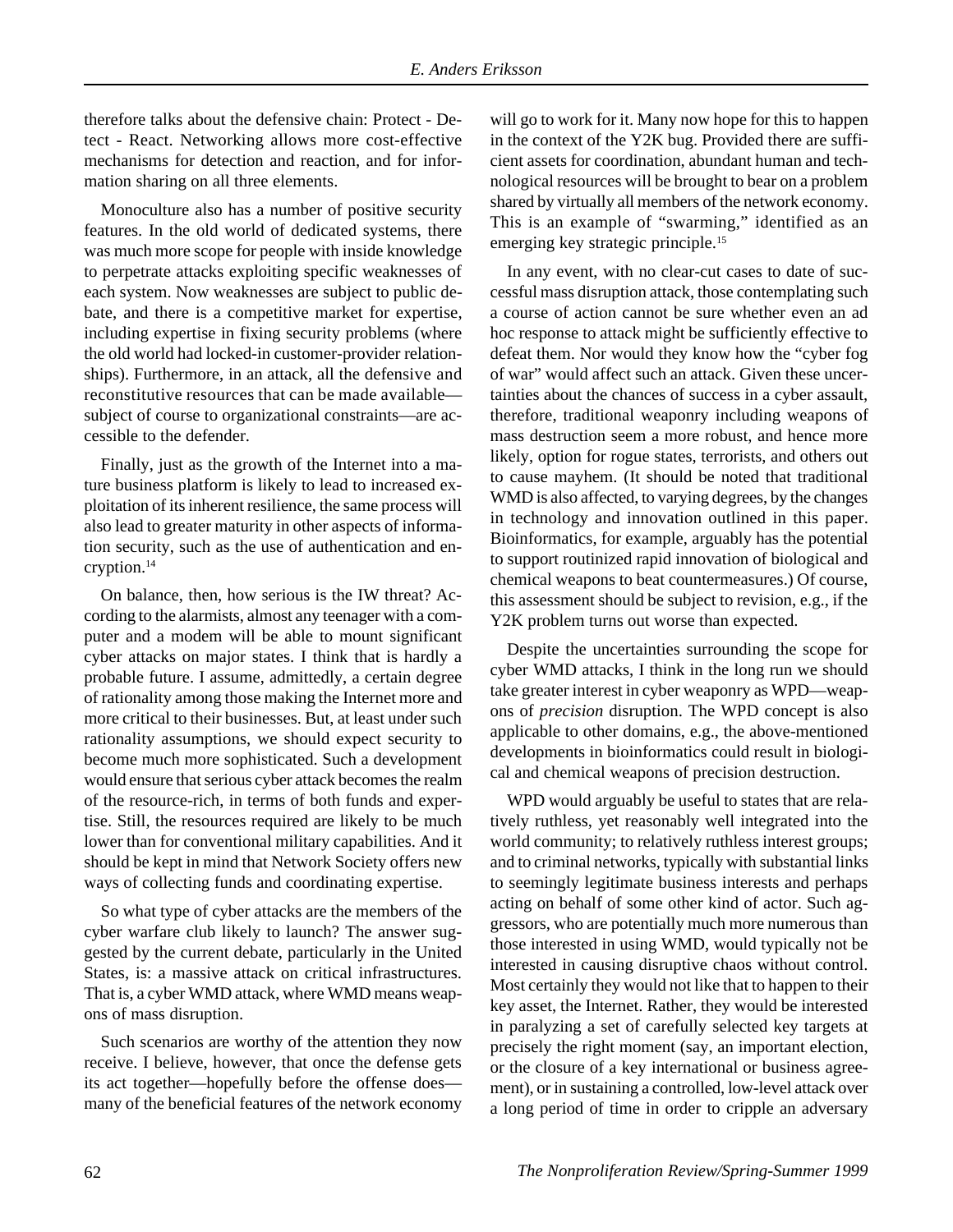without leaving incriminating evidence. Such attacks could in many cases remain unidentified, or at least unconfirmed.

Further, a key technological feature of Network Society is the ability to put together novel systems and concepts rapidly, utilizing interoperable generic technologies and simulation-supported systems engineering. This means that an attacker may be immediately ready with new attack concepts to replace any that become compromised.<sup>16</sup> Also, because the number of victims for any single WPD attack would typically be quite limited, prospects for volunteers swarming against the attack are reduced. In my view these properties are likely to make weapons of precision disruption a more formidable challenge to Network Society than weapons of mass disruption.

So, if I am right, Information Warfare is not hype, but it is a somewhat different kind of reality than most voices in the debate suggest. Taking the WPD threat seriously should lead us to demand new—and higher—standards for defense innovation. If not, with the type of routinized rapid innovation I have outlined, the first-mover advantages classically exemplified by Germany's preeminence in mechanized warfare early in World War II will exist for potential future cyber attackers as well. Furthermore, in the Industrial Society context, lock-in effects tended to slow down those with a head start in a new field and allow competitors to catch up, at least until the next wave of major innovation hit some decades or so later. In Network Society, a structurally more innovative actor may have a perpetual advantage.

An important question is what cyber weaponry will do to conflict dynamics. Perpetrator ambiguity is a problematic feature in this regard, with a clear potential for conflict aggravation through mistaken attribution of responsibility for attacks and retaliation against innocent parties—perhaps as an intended effect by the real perpetrator. The potential for rapid innovation of new concepts is potentially destabilizing in the sense that escalation through many, small steps may lead to situations quickly getting out of hand—perhaps to the level of WMD deployment. This is particularly pertinent in connection with value-driven and decentralized actors idealistic "hacktivists" turning into cyber terrorists. On the other hand, as we have seen, many probable WPD perpetrators are likely to show the restraint necessary for successful parasitism. This would be particularly likely for those operating under a covert action or organized crime paradigm, and under strong organizational or cultural control.

### **COMING TO GRIPS WITH WEAPONS OF PRECISION DISRUPTION**

Can we cope with the type of emerging threats I have tried to outline in this viewpoint? And, by the way, who are "we"?

To summarize, the new threats posed by cyber weapons of precision disruption—but also by other types of weapons of precision disruption or destruction—are characterized by the ability to rapidly develop and deploy novel, customized weapon systems and operational and tactical concepts; to do so in organizational settings other than states—including emerging issue-oriented or "for-profit" networks; and to do so in disguise.

"We"—the community that has legitimate interests in coping with these threats—should be taken to include states, but also businesses and NGOs. The relatively ruthless members of this community may be susceptible to moral hazard stemming from perpetrator ambiguity. But perpetrator ambiguity may also have an upside: establishing non-state origin as the default presumption for WPD-related activities should enable the application of international law enforcement cooperation to the problem. Generally speaking, the avenues available for "arms control" in this arena are primarily information exchange and norm-building, whereas structural approaches—trying to prohibit the means of information warfare altogether or restricting their availability—are largely impossible due to the ubiquity and dual-use nature of information technology.<sup>17</sup>

How to deal with the potential for rapid radical innovation is one of the outstanding challenges for public policy posed by Network Society. The security domain is arguably one of the most affected areas, because "competitors" face one another directly rather than in a marketplace with a more or less inert customer base, and because government itself is a "competitor," not only a rule setter or a customer.

Public policy has a proactive side, building infrastructure in the broadest sense of the word, as well as a reactive side. In the present context, infrastructure could include such items as standardization, legislation, international regimes, regulatory agencies, and structures for warning, alerting, and crisis response. Network Society's innovation potential requires that infrastructures be built